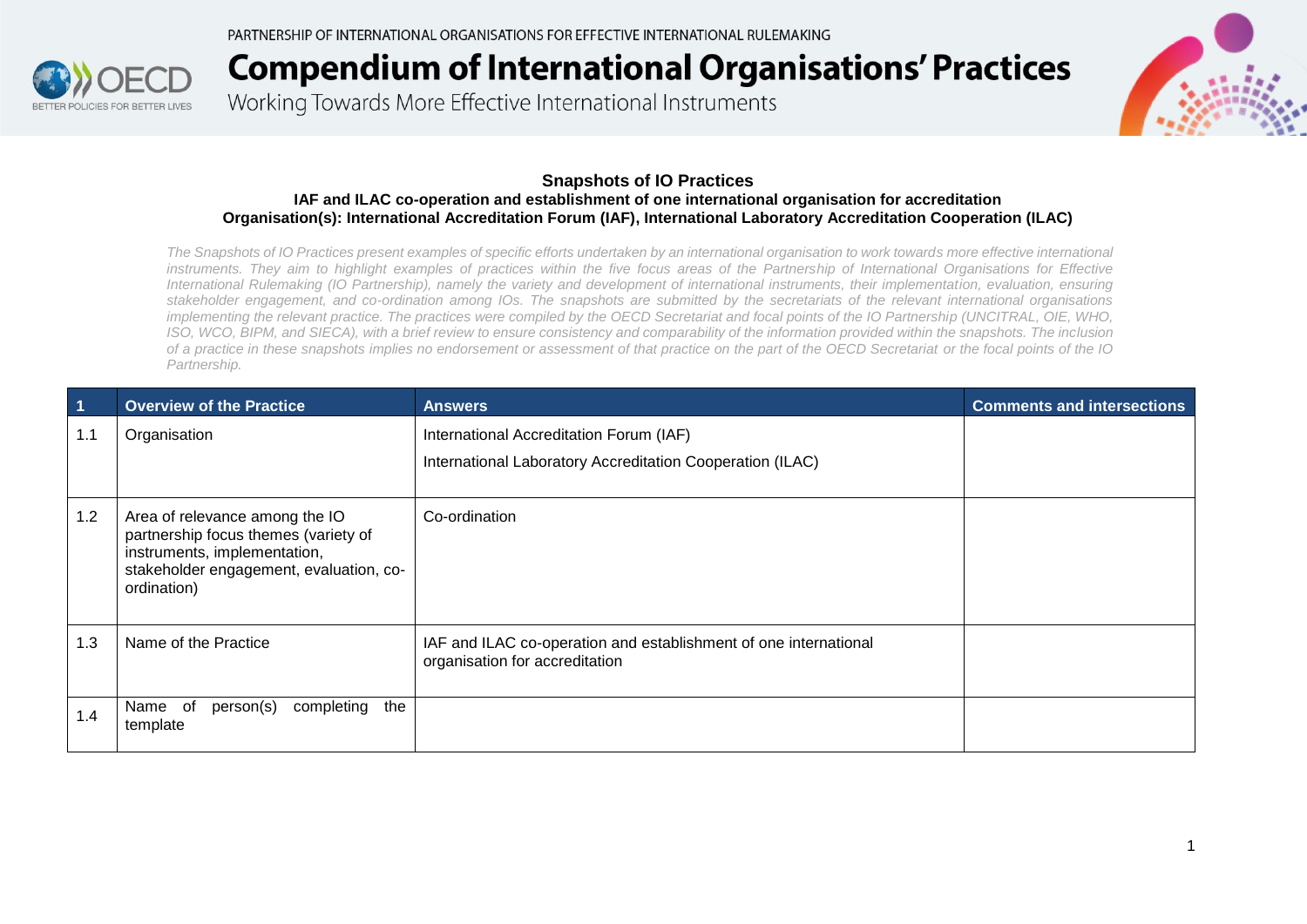



| $\overline{2}$ | <b>Description of the Practice</b>                                                      | <b>Answers</b>                                                                                                                                                                                                                                                                                                                                                                                                                                                                                                                                                                                                                                                                                                                                                                                                                                                                                                                                                                                      | <b>Comments and intersections</b>                                                                                                                                                                                                                                                                                                                                                                                                                                                                                                                               |
|----------------|-----------------------------------------------------------------------------------------|-----------------------------------------------------------------------------------------------------------------------------------------------------------------------------------------------------------------------------------------------------------------------------------------------------------------------------------------------------------------------------------------------------------------------------------------------------------------------------------------------------------------------------------------------------------------------------------------------------------------------------------------------------------------------------------------------------------------------------------------------------------------------------------------------------------------------------------------------------------------------------------------------------------------------------------------------------------------------------------------------------|-----------------------------------------------------------------------------------------------------------------------------------------------------------------------------------------------------------------------------------------------------------------------------------------------------------------------------------------------------------------------------------------------------------------------------------------------------------------------------------------------------------------------------------------------------------------|
| 2.1            | Please describe the practice shortly,<br>providing information on its core<br>features. | IAF and ILAC collaborate in the field of accreditation and are planning for the<br>establishment of one international organisation for accreditation. Current joint<br>activities include:<br>Conducting joint peer evaluations of regional accreditation groups and<br>accreditation bodies in accordance with IAF/ILAC A1 and IAF/ILAC A2,<br>and jointly developing relevant documents<br>(https://www.iaf.nu/articles/IAF-ILAC_Joint_Publications/36)<br>Holding Joint Annual meetings and Mid-Term meetings operating a<br>number of joint committees, including the Joint Executives Committee,<br>Joint IAF MLA MC/ILAC (MRA) AMC Committee, Joint General<br>Assembly, Joint Working Group A-Series, Joint Working Group<br>Communications, Joint Development Support Committee and Steering<br>Committee for Establishment of a Single International Organisation for<br>Accreditation<br>Liaisons occasionally represent both organisations in the context of<br>meetings with other IOs. | Intersection between co-<br>ordination (WG5) and<br>evaluation (WG4), with respect<br>to the conduct of joint peer<br>evaluations of regional<br>accreditation groups and<br>accreditation bodies.<br>Intersection between co-<br>ordination (WG5) and the<br>development of international<br>instruments (WG1), in relation<br>to the joint development of<br>relevant documents.<br>Intersection between co-<br>ordination (WG5) and<br>implementation (WG2) with<br>regard to the collective<br>participation in committees and<br>meetings across IAF/ILAC. |
| 2.2            | What are the objectives of the practice?                                                | Sharing information and resources, increasing efficiency through alignment of<br>work programmes, minimising the duplication of work. It is envisioned that the<br>establishment of one international organisation for accreditation will<br>streamline IAF and ILAC processes as well as improve efficiency and<br>decrease membership costs for ABs who are currently members of both<br>organisations. In addition, it will improve the opportunities for presenting one<br>accreditation 'voice' in international fora and with other IOs, as well as the<br>ABs, CABs and regulators that use the IAF MLA and ILAC MRA.                                                                                                                                                                                                                                                                                                                                                                        |                                                                                                                                                                                                                                                                                                                                                                                                                                                                                                                                                                 |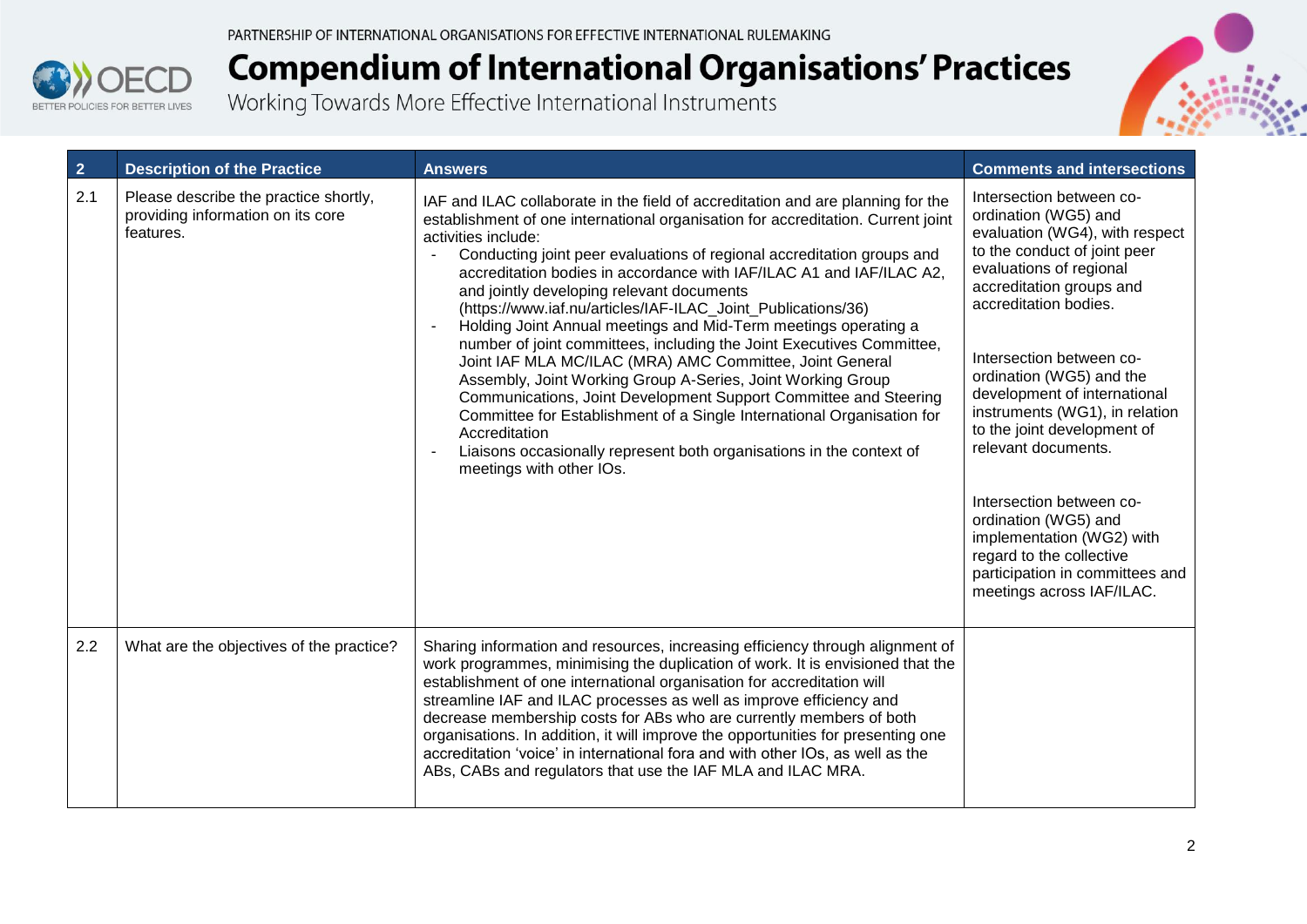



| 2.3 | What have been the key results of the<br>practice?                                                      | Close co-operation has minimised the duplication of work (e.g. replacing two<br>separate peer evaluations with one combined or joint peer evaluation,<br>sharing the task of arranging meetings) and saved resources. Shared<br>meetings and joint committees have increased the flow of information<br>between the organisations and supported the development of shared<br>initiatives for the promotion of accreditation (e.g. World Accreditation Day).                                                                                         |  |
|-----|---------------------------------------------------------------------------------------------------------|-----------------------------------------------------------------------------------------------------------------------------------------------------------------------------------------------------------------------------------------------------------------------------------------------------------------------------------------------------------------------------------------------------------------------------------------------------------------------------------------------------------------------------------------------------|--|
| 2.4 | In what year was the practice<br>introduced?                                                            | IAF and ILAC have been collaborating since 2001 to align their work<br>programmes where beneficial. A formal Agreement for Closer Co-operation<br>was signed in 2012, and the decision to replace the two organisations with<br>one international organisation was agreed on by the IAF and ILAC General<br>Assemblies/Joint General Assembly in October 2019.<br>https://ilac.org/publications-and-resources/ga-resolutions/                                                                                                                       |  |
| 2.5 | Has the practice been updated/reformed<br>since then? If yes, when and how has it<br>evolved over time? | The degree of co-operation and number of joint activities have increased,<br>culminating in the decision to establish one organisation in 2019. Documents<br>for joint peer evaluations are continually revised, as are the terms of<br>reference for joint committees. A Steering Committee for the Establishment of<br>a Single International Organization for Accreditation was formed in response<br>to the decision in October and is currently progressing this work.<br>https://ilac.org/about-ilac/partnerships/international-partners/iaf/ |  |
| 2.6 | What do you consider to be the primary<br>strengths of the practice?                                    | Minimising duplication of work and saving resources, enabling information-<br>sharing, advancing the promotion of accreditation. When IAF and ILAC are<br>one organisation, it will be easier to promote accreditation within international<br>contexts. Moreover, writing accreditation documents with the technical<br>knowledge of both will lead to new technical solutions, benefitting the market.                                                                                                                                            |  |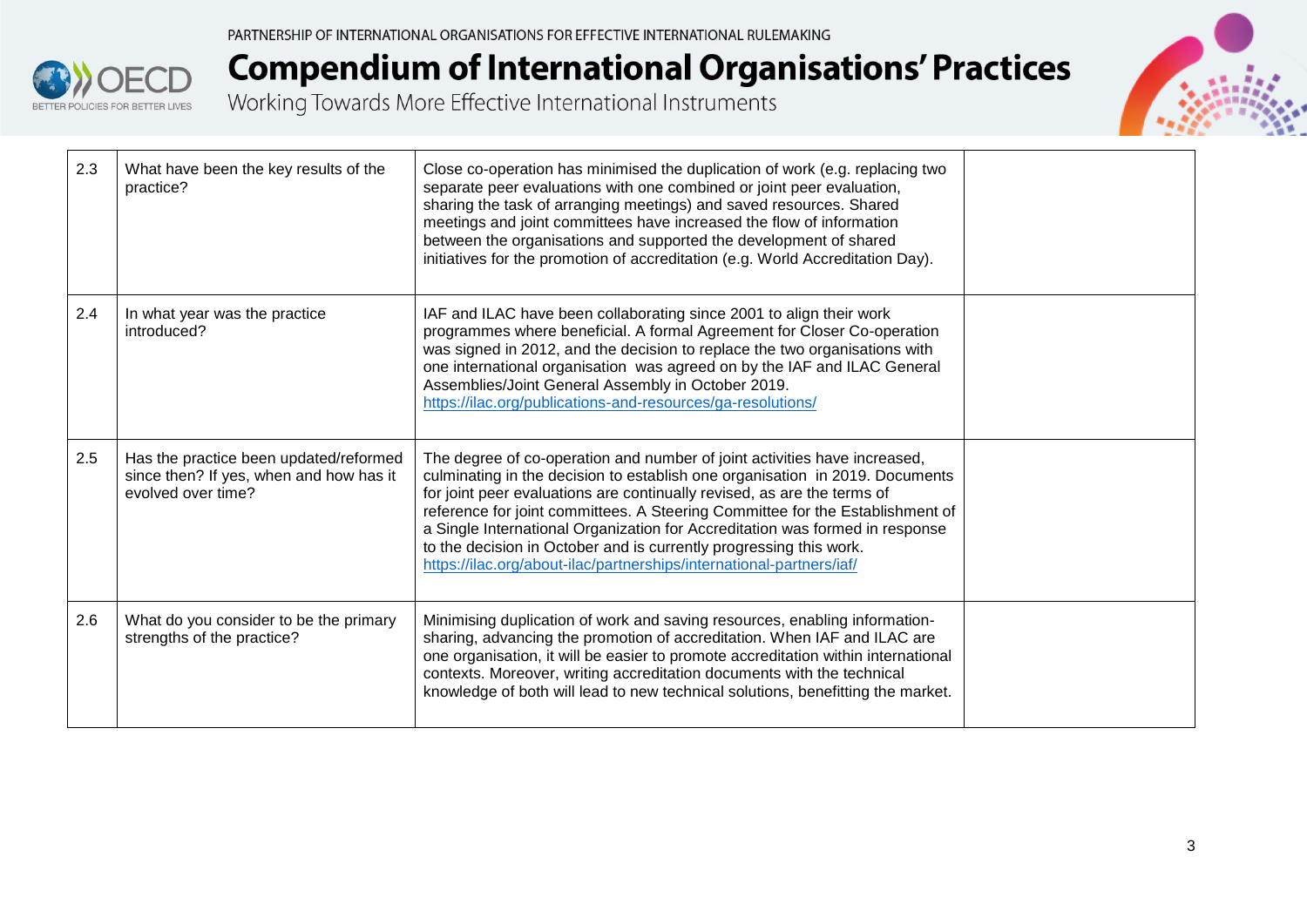



| 2.7  | What do you consider to be the main<br>challenges faced during the<br>implementation of the practice?                                                                                                                                                           | The establishment of one organisation will be challenging, since IAF and<br>ILAC have different Bylaws/Articles of Association and a number of different<br>rules and procedures. In addition, the Stakeholder members from the current<br>two organisations represent different sectors and will need to be considered<br>as a priority in the new organisation.                                                                                                                                                                                                                 | Intersection with area of IO<br>Partnership on 'Strengthening<br>the Implementation of<br>International Instruments' |
|------|-----------------------------------------------------------------------------------------------------------------------------------------------------------------------------------------------------------------------------------------------------------------|-----------------------------------------------------------------------------------------------------------------------------------------------------------------------------------------------------------------------------------------------------------------------------------------------------------------------------------------------------------------------------------------------------------------------------------------------------------------------------------------------------------------------------------------------------------------------------------|----------------------------------------------------------------------------------------------------------------------|
| 2.8  | Does the practice have a<br>formal/normative basis within the<br>organisation or is it conducted<br>informally? Does this basis make the<br>practice mandatory or voluntary?<br>If there is formal basis, please provide<br>the relevant link or documentation. | See: IAF/ILAC Agreement on Closer Co-operation:<br>https://www.iaf.nu/upFiles/201210IAFILAC_MOU_FINAL.pdf<br>IAF/ILAC<br>Joint Publications: https://www.iaf.nu/articles/IAF-ILAC Joint Publications/36<br>Resolution to establish one organisation:<br>https://www.iaf.nu/upFiles/IAFFrankfurt2019GAResolutions%20-%20Final.pdf<br>RFP for one establishment of one organisation: https://ilac.org/about-<br>ilac/partnerships/international-partners/iaf/<br>IAF and ILAC also have other documentation in this regard, such as the<br>Terms of Reference for joint committees. |                                                                                                                      |
| 2.9  | At what frequency is the practice<br>applied? i.e. is it conducted once or on<br>an iterative basis?                                                                                                                                                            | Co-operation is ongoing. Usually joint committees meet twice a year, and<br>various joint peer evaluations are conducted via an ongoing schedule. The<br>peer evaluation process has been addressed in a separate IO Practice<br>template submission.                                                                                                                                                                                                                                                                                                                             |                                                                                                                      |
| 2.10 | Is this practice applied systematically,<br>(e.g. with respect to every normative<br>instrument, according to specific criteria<br>or on an ad hoc basis)?                                                                                                      | The guidelines for joint documentation are followed whenever applicable.                                                                                                                                                                                                                                                                                                                                                                                                                                                                                                          |                                                                                                                      |
| 2.11 | Please provide specific details or<br>examples to illustrate the practice<br>(including supporting links and<br>documents).                                                                                                                                     | Ref. 2.8 above.                                                                                                                                                                                                                                                                                                                                                                                                                                                                                                                                                                   |                                                                                                                      |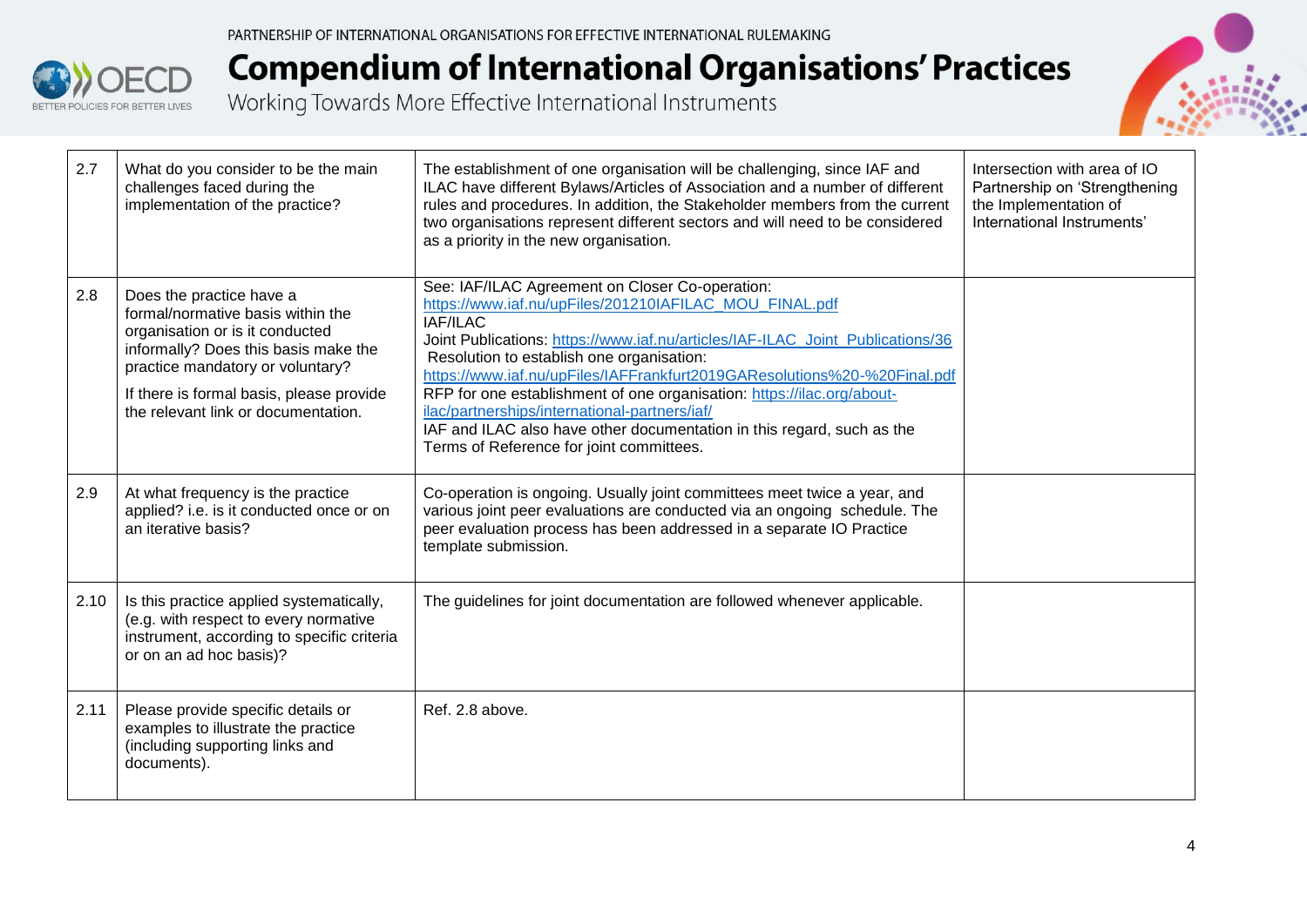



| $\overline{\mathbf{3}}$ | <b>Design of the Practice</b>                                                                                       | <b>Answers</b>                                                                                                                                                                                                                                                                                                                                                                                                                                                                                                                                                                                                                                                                                   | <b>Comments and intersections</b>                                                                                                                                                                                                                                                                 |
|-------------------------|---------------------------------------------------------------------------------------------------------------------|--------------------------------------------------------------------------------------------------------------------------------------------------------------------------------------------------------------------------------------------------------------------------------------------------------------------------------------------------------------------------------------------------------------------------------------------------------------------------------------------------------------------------------------------------------------------------------------------------------------------------------------------------------------------------------------------------|---------------------------------------------------------------------------------------------------------------------------------------------------------------------------------------------------------------------------------------------------------------------------------------------------|
| 3.1                     | Who designed the practice (e.g. Was it<br>developed internally, in collaboration<br>with other organisations, etc?) | The joint documentation and practices were developed within IAF and ILAC<br>including inputs from both members and external stakeholders (e.g. WTO,<br>UNIDO, UNECE, ISO, IEC, ITU).                                                                                                                                                                                                                                                                                                                                                                                                                                                                                                             |                                                                                                                                                                                                                                                                                                   |
| 3.2                     | Which stakeholders were engaged with<br>in the design of the practice?                                              | Numerous stakeholders provide input into IAF and ILAC activities, including<br>joint activities. Ref. the IAF Association Member category.<br>(https://www.iaf.nu/articles/Association_Members/24) and the ILAC<br>stakeholder category (https://ilac.org/ilac-membership/members-by-<br>category/). Stakeholders are invited to comment on documents, vote on<br>ballots (IAF) and participate in meetings.                                                                                                                                                                                                                                                                                     | The involvement of<br>stakeholders in the<br>cooperative activities of the<br>IAF and ILAC, in the form of<br>providing comments, voting on<br>ballots (IAF) and participation<br>in meetings, reveals an<br>intersection between co-<br>ordination (WG5) and<br>stakeholder engagement<br>(WG3). |
| 3.3                     | How long did it take to design the<br>practice?                                                                     | Co-operation has been ongoing and evolving since 2001.                                                                                                                                                                                                                                                                                                                                                                                                                                                                                                                                                                                                                                           |                                                                                                                                                                                                                                                                                                   |
| 3.4                     | What resources were needed to design<br>the practice initially (i.e., staff, budget<br>$etc.$ )?                    | Estimating the cost of e.g. developing joint documentation is difficult, since<br>participation in IAF and ILAC committees and peer evautions is on a<br>volunteer basis with support from the Secretariats. However, the IAF and<br>ILAC conducted a Strengths, Weaknesses, Opportunities and Threats<br>(SWOT) analysis of collaborative activities in 2018, which formed the basis<br>for the creation of a single organisation for accreditation. This was<br>undertaken by a dedicated Joint Task Force on Governance, which is also<br>pursuing the integration of the organisations. IAF and IAF have committed to<br>share costs equally for the establishment of a single organisation. |                                                                                                                                                                                                                                                                                                   |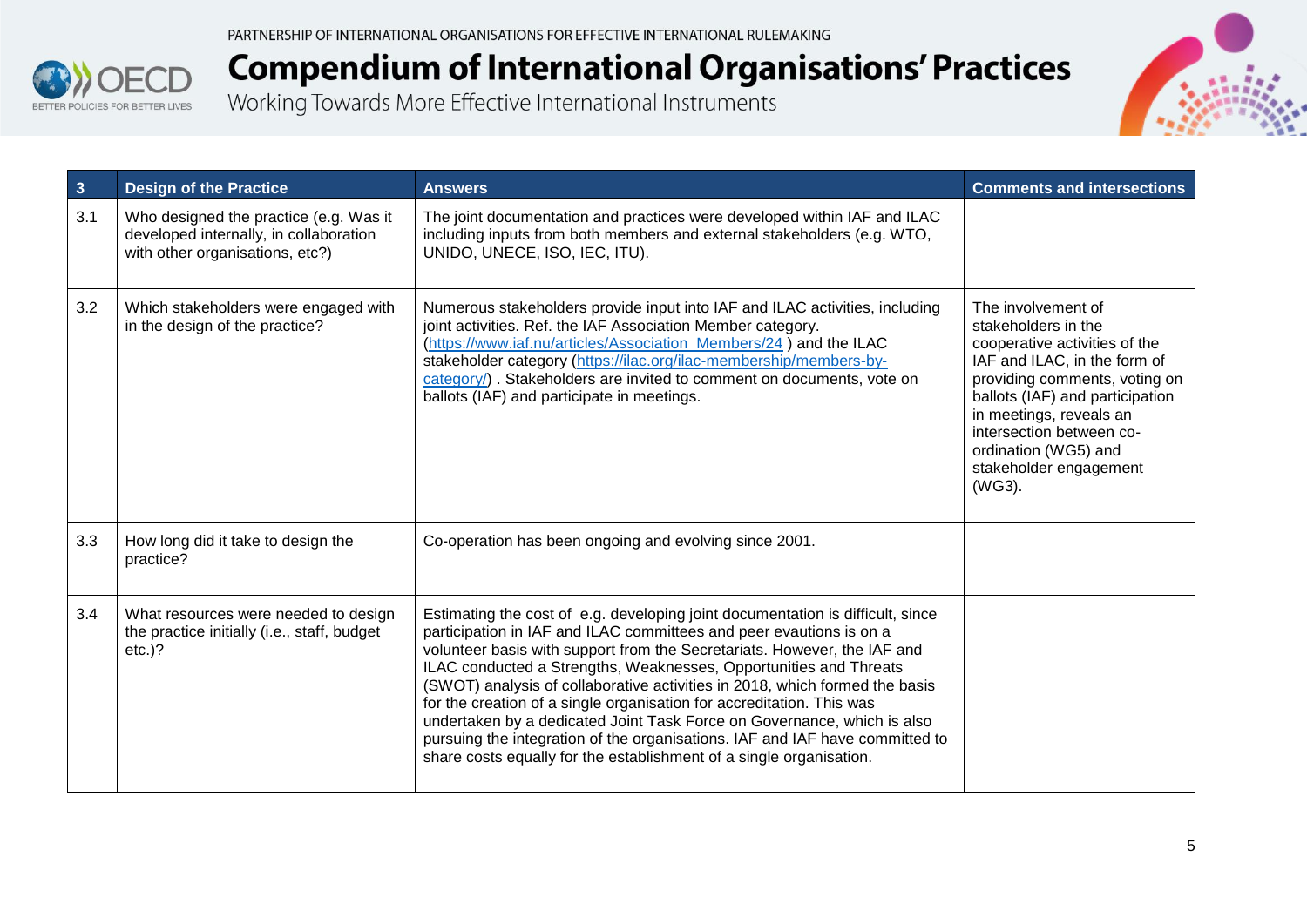



| 3.5            | What challenges were encountered<br>during the design of the practice and<br>how were they overcome?                      | Challenges have been in harmonising as much as possible despite various<br>differences in rules and procedures and stakeholder needs.                                                                                                                                                                                                                                           |                                                                                                                                                                                                          |
|----------------|---------------------------------------------------------------------------------------------------------------------------|---------------------------------------------------------------------------------------------------------------------------------------------------------------------------------------------------------------------------------------------------------------------------------------------------------------------------------------------------------------------------------|----------------------------------------------------------------------------------------------------------------------------------------------------------------------------------------------------------|
| 3.6            | Has the practice been tested before<br>implementation (i.e. pilot phase)? If yes,<br>please describe.                     | <b>No</b>                                                                                                                                                                                                                                                                                                                                                                       |                                                                                                                                                                                                          |
| $\overline{4}$ | <b>Implementation of the Practice</b>                                                                                     |                                                                                                                                                                                                                                                                                                                                                                                 | <b>Comments and intersections</b>                                                                                                                                                                        |
| 4.1            | Which units are responsible for<br>implementing the practice within your<br>IO?                                           | Member organisations conducting joint peer evaluations, joint committees,<br>the IAF and ILAC Secretariats.                                                                                                                                                                                                                                                                     | The collaborative conduct of<br>peer evaluations and<br>committee meetings indicates<br>an intersection between co-<br>ordination (WG5) and the<br>implementation of international<br>instruments (WG2). |
| 4.2            | Are IO members involved in<br>implementing the practice? If so, how?                                                      | No, other than IAF/ILAC                                                                                                                                                                                                                                                                                                                                                         |                                                                                                                                                                                                          |
| 4.3            | Are external actors beyond the<br>organisation or its membership involved<br>in implementing the practice? If so,<br>how? | No.                                                                                                                                                                                                                                                                                                                                                                             |                                                                                                                                                                                                          |
| 4.4            | Which resources are needed to<br>implement the practice (e.g., staff and<br>budget)?                                      | Generally co-operation can save costs, e.g. by allowing IAF and ILAC to<br>negotiate more effectively when making meeting arrangements, streamlining<br>their administrative procedures and communications activities, and reducing<br>the costs of marks. However, the establishment of a single organisation will<br>be a large expenditure initially (roughly USD\$200,000). |                                                                                                                                                                                                          |